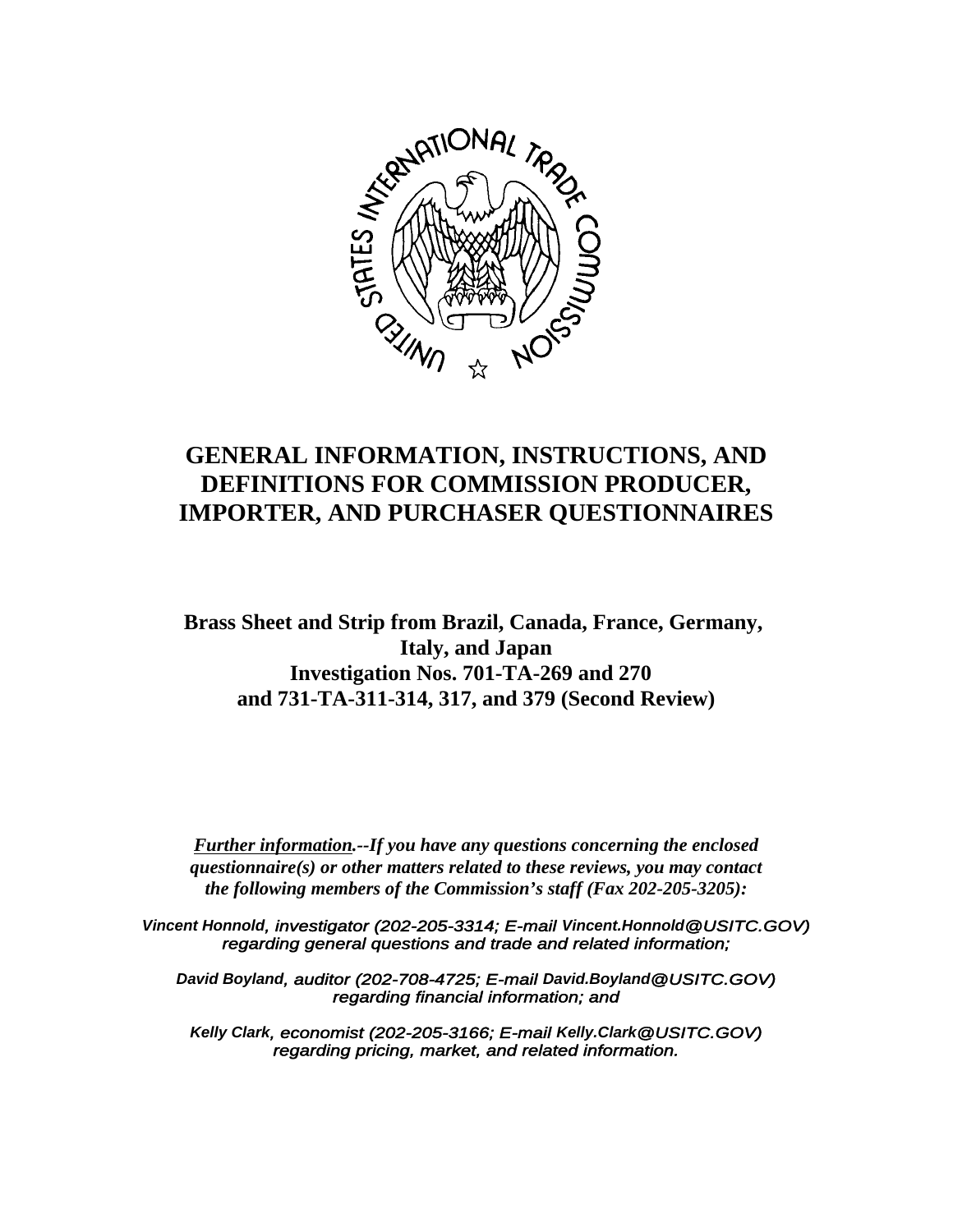#### **GENERAL INFORMATION**

*Background*.--On January 8, 1987; January 12, 1987; March 6, 1987; and August 12, 1988, the Department of Commerce issued countervailing duty and/or antidumping duty orders on imports of certain brass sheet and strip from Brazil, Canada, France, Germany, Italy, Japan, Korea, the Netherlands, and Sweden (52 F.R. 698, 52 F.R. 1214, 52 F.R. 6995, and 53 F.R. 30454, respectively). On April 18, 2000, the Commission determined that revocation of the countervailing duty orders on brass sheet and strip from Brazil and France and the antidumping duty orders on brass sheet and strip from Brazil, Canada, France, Germany, Italy, and Japan, would be likely to lead to continuation or recurrence of material injury to an industry in the United States within a reasonably foreseeable time. The Commission further determined that revocation of the antidumping duty orders on brass sheet and strip from Korea, the Netherlands, and Sweden would not be likely to lead to continuation or recurrence of material injury to an industry in the United States within a reasonably foreseeable time (65 F.R. 20832). Consequently, the orders with respect to Brazil, Canada, France, Germany, Italy, and Japan were continued, and the orders with respect to Korea, the Netherlands, and Sweden were revoked (65 F.R. 25304, 25305). On March 31, 2005, the Commission instituted reviews pursuant to section 751(c) of the Tariff Act of 1930 (19 U.S.C. § 1675(c)) (the Act) to determine whether revocation of the orders would be likely to lead to continuation or recurrence of material injury to the domestic industry within a reasonably foreseeable time (70 F.R. 16519). If the Commission makes affirmative determinations, the orders will remain in place. If the Commission makes negative determinations, the Department of Commerce will revoke the orders.

Additional questionnaires will be supplied promptly upon request, or photocopies of the enclosed questionnaire(s) may be used. Address all correspondence to the United States International Trade Commission, Washington, DC 20436. Hearing-impaired individuals can obtain information regarding this review via the Commission's TDD terminal (202-205-1810).

*Due date of questionnaire(s)*.--Return the completed questionnaire(s) to the United States International Trade Commission by no later than **November 9, 2005.** Although the enclosed postpaid envelope may be used to return the completed questionnaire, use of an overnight mail service may be necessary to ensure that your response actually reaches the Commission by **November 9, 2005**. If you do not use the enclosed envelope, please make sure the completed questionnaire is sent to the attention of **Vincent Honnold**. **Return only one copy of the completed questionnaire(s), but please keep a copy for your records so that you can refer to it if the Commission staff contacts you with any questions during the course of the review.**

*Service of questionnaire response(s)*.--In the event that your firm is a party to these reviews, you are required to serve a copy of the questionnaire(s), once completed, on parties to the proceeding that are subject to administrative protective order (see 19 CFR § 207.7). A list of such parties is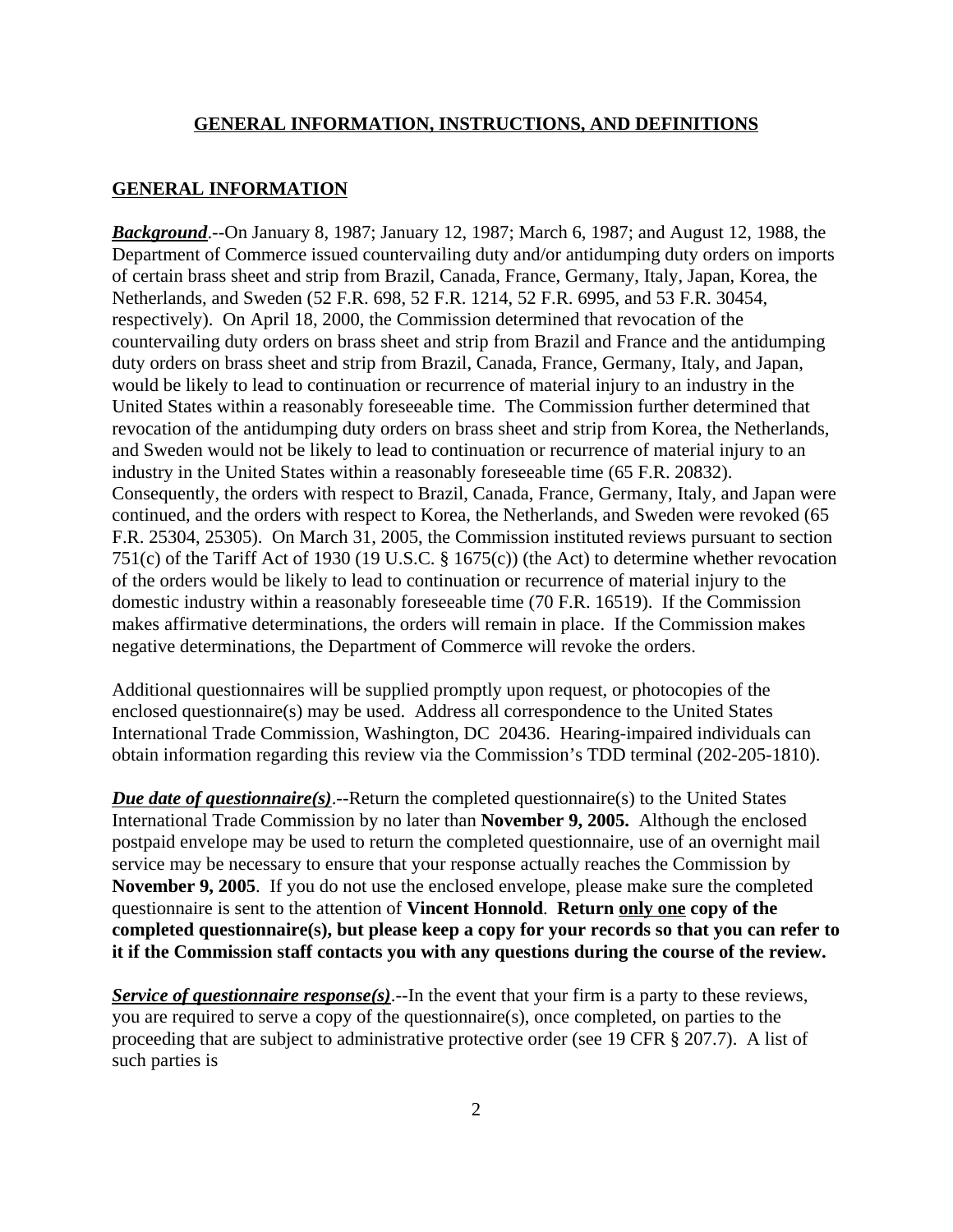## **GENERAL INFORMATION--***Continued*

maintained by the Commission's Secretary and may be obtained by calling 202-205-1803. A certificate of service must accompany the copy of the completed questionnaire(s) you submit (see 19 CFR § 207.7).

*Confidentiality*.--The commercial and financial data furnished in response to the enclosed questionnaire(s) that reveal the individual operations of your firm will be treated as confidential by the Commission to the extent that such data are not otherwise available to the public and will not be disclosed except as may be required by law (see 19 U.S.C. § 1677f). Such confidential information will not be published in a manner that will reveal the individual operations of your firm; however, nonnumerical characterizations of numerical business proprietary information (such as discussion of trends) will be treated as confidential business information only at the request of the submitter for good cause shown.

*Verification***.--The information submitted in the enclosed questionnaire(s) is subject to audit and verification by the Commission. To facilitate possible verification of data, please keep all your workpapers and supporting documents used in the preparation of the questionnaire response(s).**

*Release of information*.--The information provided by your firm in response to the questionnaire(s), as well as any other business proprietary information submitted by your firm to the Commission in connection with the reviews, may become subject to, and released under, the administrative protective order provisions of the Tariff Act of 1930 (19 U.S.C. § 1677f) and section 207.7 of the Commission's Rules of Practice and Procedure (19 CFR § 207.7). This means that certain lawyers and other authorized individuals may temporarily be given access to the information for use in connection with this review or other import-injury investigations or reviews conducted by the Commission on the same or similar merchandise; those individuals would be subject to severe penalties if the information were divulged to unauthorized individuals.

#### **INSTRUCTIONS**

*Answer all questions*.--Do not leave any question or section blank unless a questionnaire expressly directs you to skip over certain questions or sections. If the answer to any question is "none," write "none." **If information is not readily available from your records in exactly the form requested, furnish carefully prepared estimates--designated as such by the letter "E"--and explain the basis of your estimates**. Answers to questions and any necessary comments or explanations should be supplied in the space provided or on separate sheets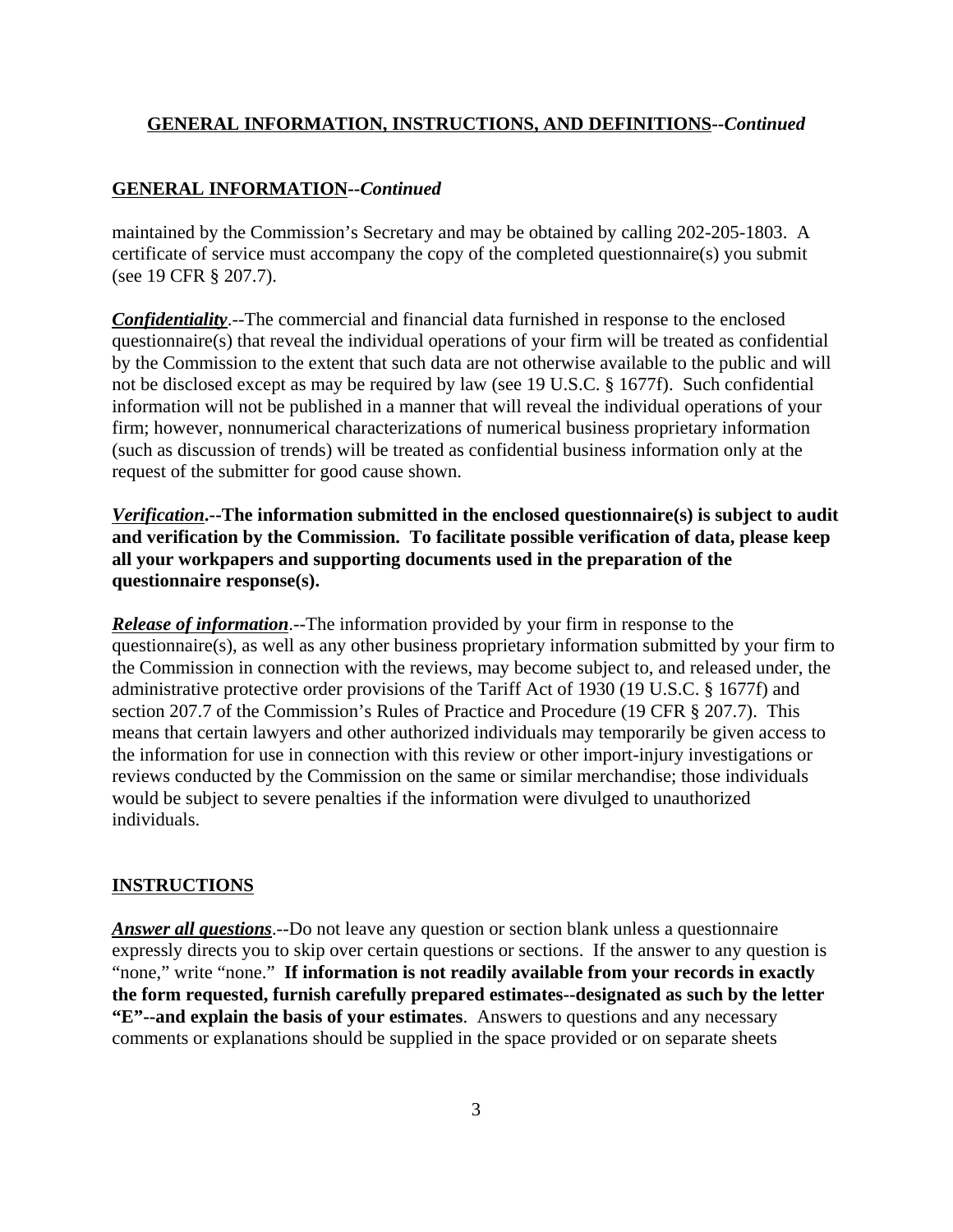#### **INSTRUCTIONS--***Continued*

attached to the appropriate page of the questionnaire(s). If your firm is completing more than one questionnaire in connection with these reviews (i.e., a producer, importer, purchaser, and/or foreign producer questionnaire), you need not respond to duplicated questions in the questionnaires.

*Consolidate all U.S. establishments*.--Report the requested data for your establishment(s) located in the United States. **Firms operating more than one establishment should combine the data for all establishments into a single report.**

#### **DEFINITIONS**

*C20000-series brass sheet and strip*.–Brass sheet and strip, other than leaded and tinned brass sheet and strip. The chemical composition of the covered product is currently defined in the Copper Development Association (C.D.A.) 200 Series or the Unified Numbering System (U.N.S.) C20000. Not covered are products the chemical compositions of which are defined by other C.D.A. or U.N.S. series. In physical dimensions, the product has a solid rectangular cross section over 0.006 inches (0.15 millimeters) through 0.188 inches (4.8 millimeters) in finished thickness or gauge, regardless of width. Coiled, wound-on-reels (traverse wound), and cut-tolength products are included. The merchandise is currently classified under Harmonized Tariff Schedule of the United States (HTSUS) subheading 7409.21.00 and 7409.29.00.

#### **Note that "brass sheet and strip" referred to in these questionnaires comprises only C20000-series brass sheet and strip as defined above.**

*Firm*.--An individual proprietorship, partnership, joint venture, association, corporation (including any subsidiary corporation), business trust, cooperative, trustee in bankruptcy, or receiver under decree of any court.

*Related firm*.--A firm that your firm solely or jointly owned, managed, or otherwise controlled; a firm that solely or jointly owned, managed, or otherwise controlled your firm; and/or a firm that was solely or jointly owned, managed, or otherwise controlled by a firm that also solely or jointly owned, managed, or otherwise controlled your firm.

*Establishment*.--Each facility of a firm in the United States involved in the production, importation, and/or purchase of brass sheet and strip (as defined above), including auxiliary facilities operated in conjunction with (whether or not physically separate from) such facilities.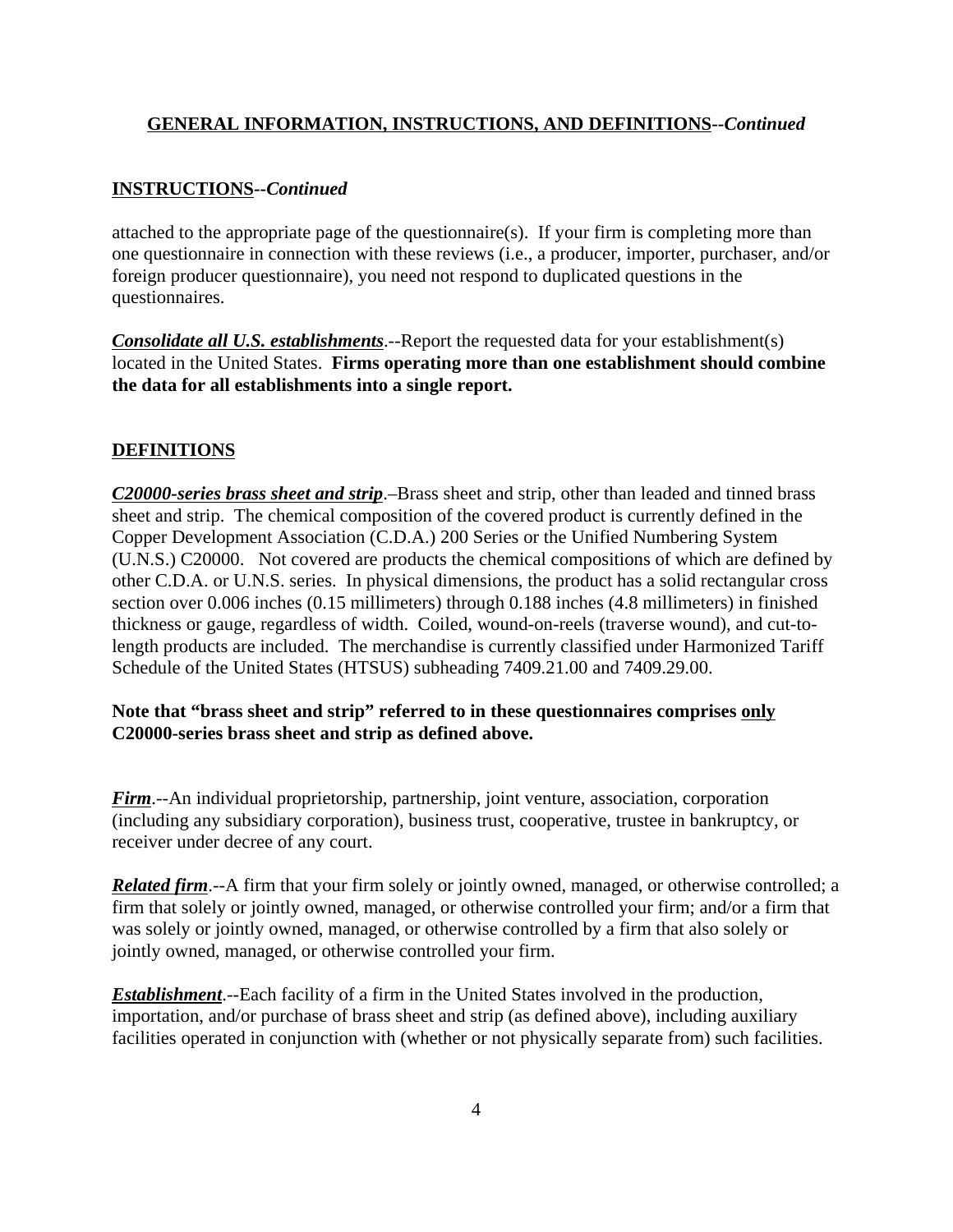## **DEFINITIONS--***Continued*

*Basic producer.*–A firm that casts, rolls, and finishes brass sheet and strip.

*Reroller*.–A firm that purchases intermediate-to-heavy gauge brass sheet or strip for additional processing (which includes at least a series of rolling and annealing steps) into finished (final gauge) brass sheet or strip.

*United States*.--For purposes of this review, the 50 States, Puerto Rico, the U.S. Virgin Islands, and the District of Columbia.

*Importer.*--Any person or firm engaged, either directly or through a parent company or subsidiary, in importing brass sheet and strip (as defined above) into the United States from a foreign manufacturer or through its selling agent.

*Imports*.--Those products identified for Customs purposes as imports for consumption for which your firm was the importer of record (i.e., was responsible for paying any import duty) or consignee (i.e., to which the merchandise was first delivered).

*Import quantities*.--Quantities reported should be net of returns.

*Import values*.--Values reported should be landed, duty-paid but not including antidumping and/or countervailing duties, at the U.S. port of entry, including ocean freight and insurance costs, brokerage charges, and normal import duties (i.e., including all charges except inland freight in the United States and antidumping and/or countervailing duties).

*Purchaser*.--Any person or firm engaged, either directly or through a parent company or subsidiary, in purchasing brass sheet and strip (as defined above) from another firm that produces, imports, or otherwise distributes brass sheet and strip. A retail firm that is the importer of record may be considered a purchaser.

*Purchases*.--Purchases from all sources, NOT including direct imports from foreign producers (which should be reported in an importer questionnaire).

*Purchase quantities*.--Quantities reported should be net of returns.

*Purchase values*.--Values reported should be net values (i.e., gross purchase values less all discounts, allowances, rebates, and the value of returned goods), delivered to your U.S. receiving point.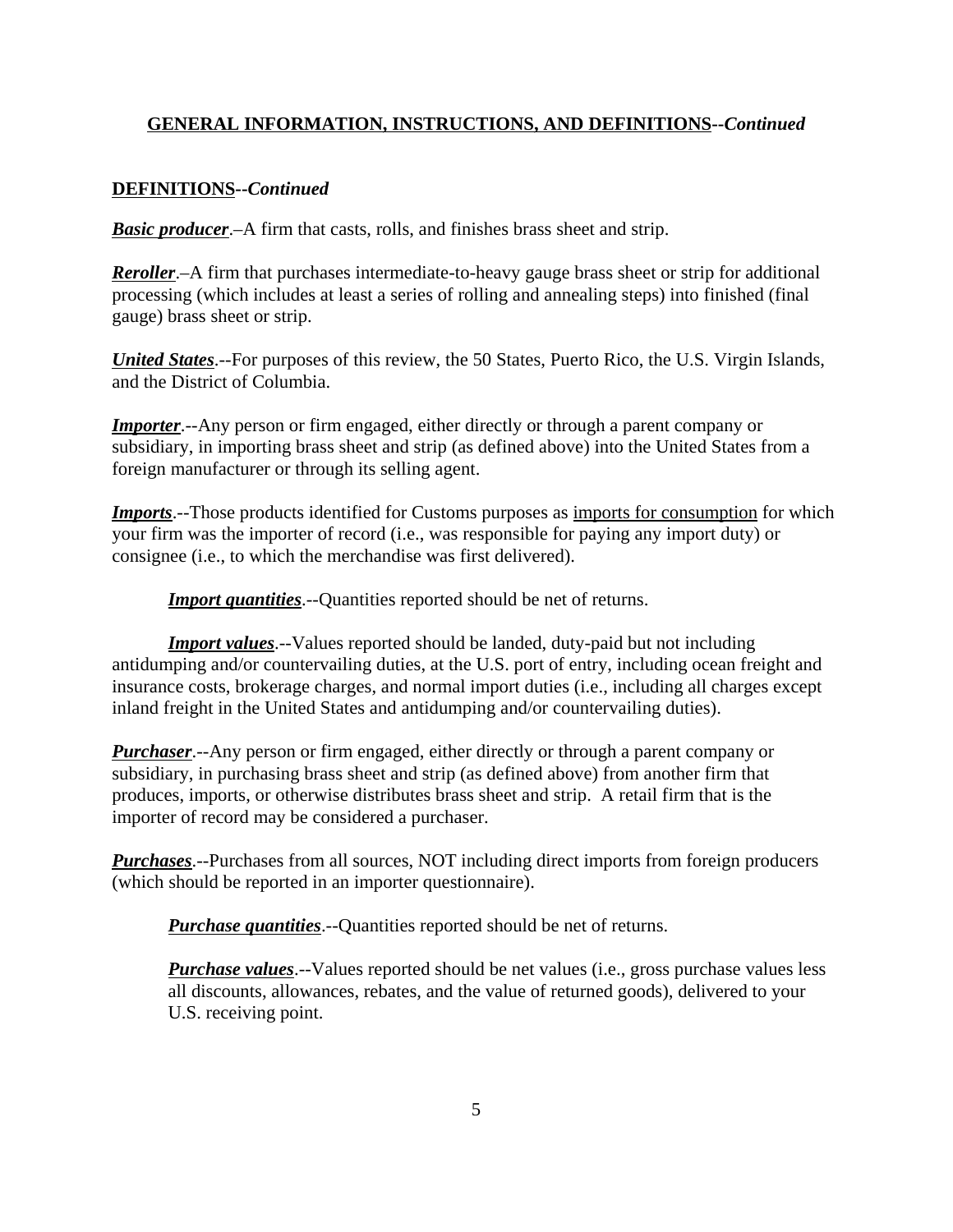## **DEFINITIONS--***Continued*

*Shipments*.--Shipments of products produced in or imported by your U.S. establishment(s). Include shipments to the contracting firm of product produced by your firm under a toll agreement.

*Shipment quantities*.--Quantities reported should be net of returns.

*Shipment values*.--Values reported should be net values (*i.e.*, gross sales values less all discounts, allowances, rebates, prepaid freight, and the value of returned goods), f.o.b. your U.S. point of shipment. The value of domestic shipments to the contracting firm under a toll agreement is the conversion fee (including profit).

#### *Types of shipments*:

*U.S. shipments*.--Commercial shipments, internal consumption, and transfers to related firms within the United States.

*Commercial shipments*.--Shipments, other than internal consumption and transfers to related firms, within the United States.

*Internal consumption*.--Product consumed internally by your firm.

*Transfers to related firms*.--Shipments made to related domestic firms.

**Export shipments**.--Shipments to destinations outside the United States, including shipments to related firms.

*Inventories*.--Finished goods inventory, not raw materials or work-in-progress.

#### **The following definitions apply only to the PRODUCER QUESTIONNAIRE.**

*Average production capacity*.--The level of production that your establishment(s) could reasonably have expected to attain during the specified periods. Assume normal operating conditions (i.e., using equipment and machinery in place and ready to operate; normal operating levels (hours per week/weeks per year) and time for downtime, maintenance, repair, and cleanup; and a typical or representative product mix).